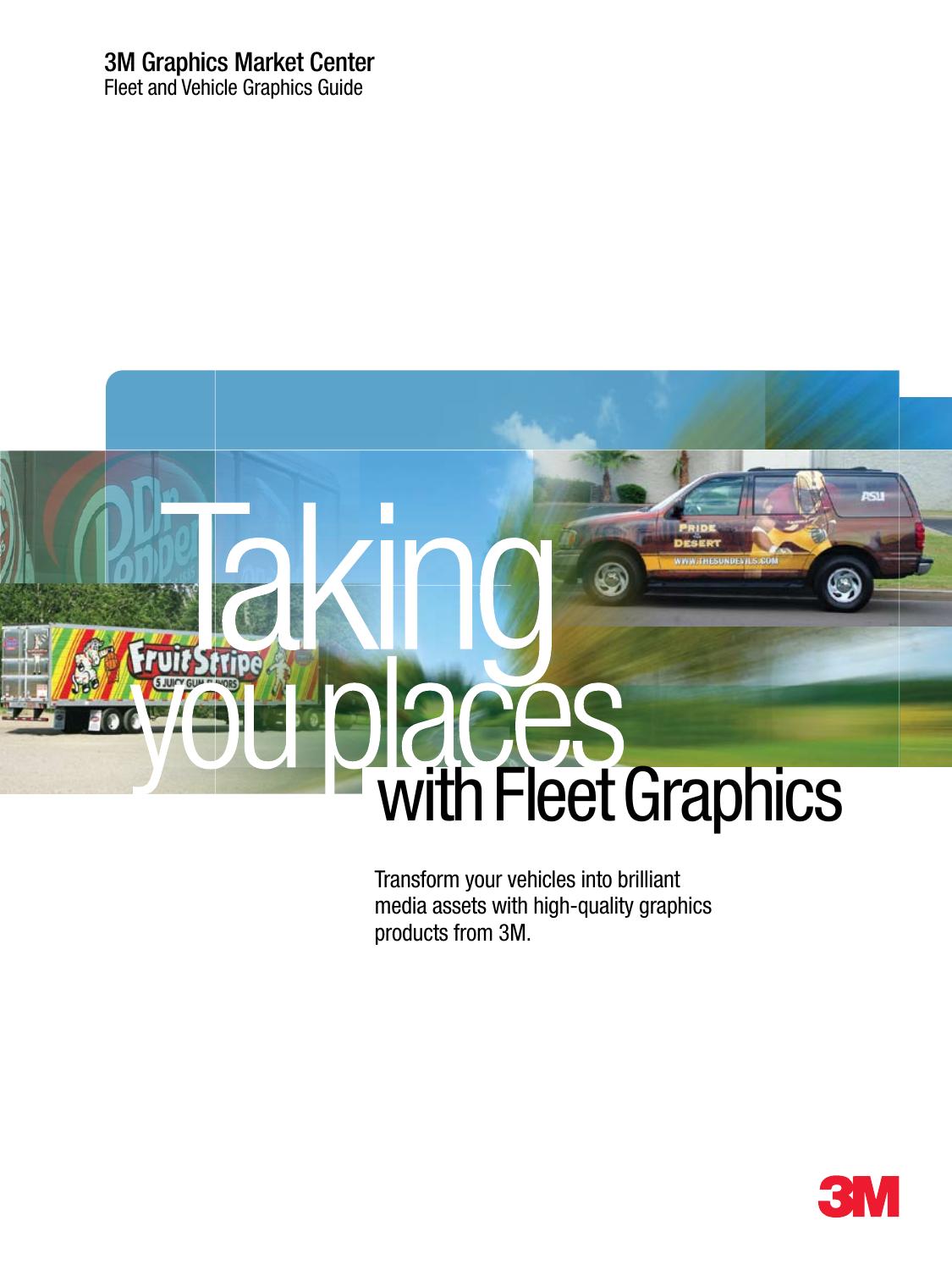### Be Market Savvy

### With Powerful Advertising

Everyone's always on the go. Shouldn't your brand be, as well? Add a level of sophistication to your marketing mix with fleet graphics.

The power to reach—Even a single intra-city truck with graphics can generate up to 16 million visual impressions in a year.\*

The power to impress—Study after study ranks fleet graphics as the most cost-effective and influential advertising media available. How influential? One study found that:

- 97 percent of survey respondents recalled the ad on the truck.
- 98 percent thought the ads created a positive image of the advertiser.
- 96 percent thought fleet graphics had more impact than billboards.*\*\**

### Be Sensational With Brilliant, Durable Graphics

Express your brand personality and communicate your promotions with brilliant, larger-than-life images.

Whether you operate a fleet of 2,000 trucks or rely on a single van to deliver your products and services, 3M graphics can transform your fleet into cost-effective media assets, powerful enough to drive brand awareness, sales and business growth.<br>brand awareness, sales and business growth.

With 3M's latest technologies and our most comprehensive line of products, we can help you realize your visions— no matter how challenging they may seem.

And to help protect your precious brand, each graphic component is engineered, tested and manufactured to work together for unsurpassed color brilliance and durability.

### Be Visible & Safe, 24/7 With Reflective Films

Stretch your ad dollars by ensuring that your message is seen day and night.

3M™ Scotchlite™ Removable Reflective Graphic Films give fleet graphics bright, sharp nighttime and daytime visibility for enhanced advertising effectiveness and safety 24 hours a day.

Reflect on this: The use of reflective graphics increases the number of annual impressions by 40 percent. (American Trucking Association, 1992).



## Make the Extraordinary Possible with 3M Fleet and Vehicle Graphics

It's undeniable. With low cost-per-thousand-impressions, fleet graphics offer the single most cost-effective advertising tool available.

### Media Asset-Value Comparison

| <b>Advertising Medium</b>                        | Cost per thou-<br>sand (CPM)* | <b>Cost of Equivalent DEC</b> |
|--------------------------------------------------|-------------------------------|-------------------------------|
| <b>Television</b>                                | \$23.70                       | \$1,445,700                   |
| <b>Magazine</b>                                  | \$21.46                       | \$1,309,060                   |
| Newspaper                                        | \$19.70                       | \$1,201,700                   |
| Prime-time television                            | \$18.15                       | \$1,107,150                   |
| Radio                                            | \$7.75                        | \$472,750                     |
| Outdoor                                          | \$3.56                        | \$217,160                     |
| <b>Fleet graphics</b><br>(average, annualized)** | \$0.48                        | \$30,000                      |

\* Based on 61 million Prime DEC annually; average of top 40 media markets from Media Buyers Guide.

\*\* Based on a three-month 3M study in San Francisco.

The power to target—You can optimize routes and messages to target specific demographic groups using GPS technology. You'll get vastly improved measurement capabilities in addition to more bang for your buck.

*\*American Trucking Association \*\* RYP & Becker Group*

## Sweet Wheels Farley's & Sathers Candy Company

Looking for a cost-effective, dynamic way to build brand recognition, Farley's & Sathers chose 3M™ Scotchlite™ Reflective Graphic Film to colorfully feature its favorite candy brands on 93 of its 53-foot trailers.

Boosting Brand Awareness & Safety The 3M reflective film offers bright, sharp nighttime and daytime visibility and is helping the candy maker enhance advertising effectiveness, as well as safety, 24 hours a day.

"When people see our reflective graphics, they often take a second look, and that tells me we truly made an impact," said Michelle Graber of Farley's & Sathers' Marketing Services.

The company's drivers also report feeling safer when driving at night because of the film's high reflectivity.

### Smart Money

"Using fleet graphics is an extremely cost-effective way to build brand awareness," remarked Linda Roslansky, graphic designer. "We can't afford not to use our trailers as media assets."

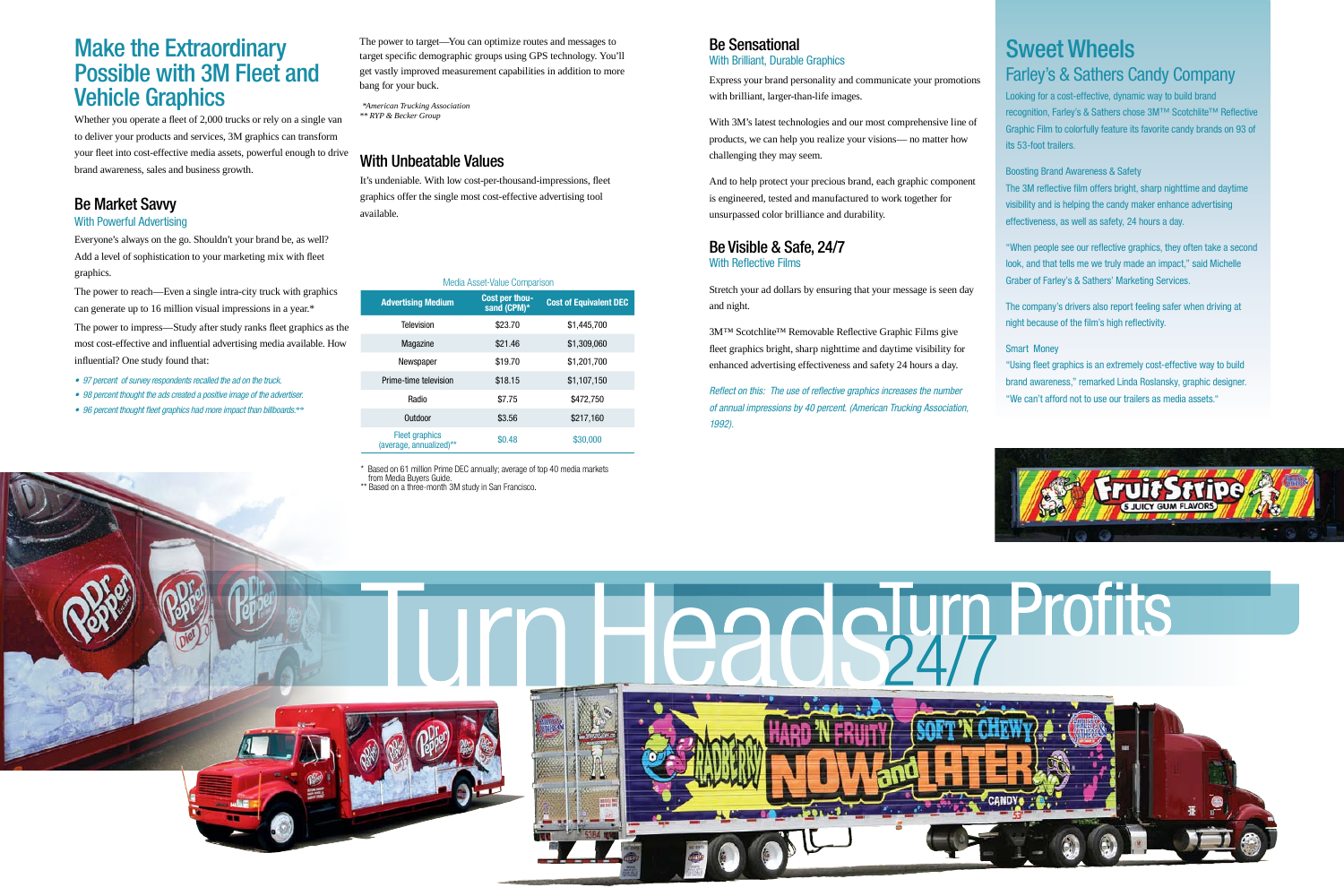### Be Free!

### To Change Your Message, Any Time

With 3M's range of graphic solutions, you can combine short-, medium- and long-term graphics to add a whole new dimension to your marketing strategy.

3M's changeable graphic films allow you to change your promotions any time, cost effectively and efficiently, even to target routes with special promotional messages.

### To Stay on the Road, Longer

Large format graphics can be installed faster than traditional film technology when you choose the technologies found in 3M™ Controltac™ Graphic Film with Comply™ Adhesive.

For your fleet, that means less time in the shop and more time on the road, where it counts.

### To Choose Any Mode of Transportation

**TOUCHSTON** 

3M graphic materials aren't limited to trailers or vehicles. We offer products for windows, plastics, curved surfaces and much, much more.

### Be Assured With Guaranteed Performance

Choose from 3M's three rock-solid warranties.

• 3M™ MCS™ Warranty: The first finished-graphics warranty in the industry and still going strong. The warranty gives peace of mind when you need optimum performance for the intended life of the graphic.

• 3M Performance Guarantee: Adds confidence to your choice when you use selected 3M media imaged with the expanding range of 3M-qualified OEM printers and inks.

• 3M Basic Product Warranty: A good, solid foundation that gives you the assurance that you're getting what you pay for. It's just enough protection for many short-term graphics, where warranted finished graphics and durability aren't specified.



# Beliable Serformance  $111891801061575$ \*

th 94

e Original Fish Finder

### Peace of Mind Weathering & Durability Testing

3M goes beyond industry standards by using a battery of tests, including 20 accelerated-weathering tests and a series of 3M-proprietary test methods, which are recognized internationally as improved predictors of real-world weathering results.

### Global Exposures

Our Weathering Resource Center (WRC) coordinates outdoor weathering tests at 15 sites around the world, exposing products to a range of environmental stresses —from the scorching desert heat of Arizona and the tropical humidity of Thailand, to the bitter winter cold of Minnesota.

### Did You Know?

Unlike other manufactures, 3M tests both finished graphics and individual components.





or target specific routes.<br>with special promotional messages. With 3M's range of graphics solutions,<br>you can combine short-, medium- and long-term graphics<br>to change your promotions any time,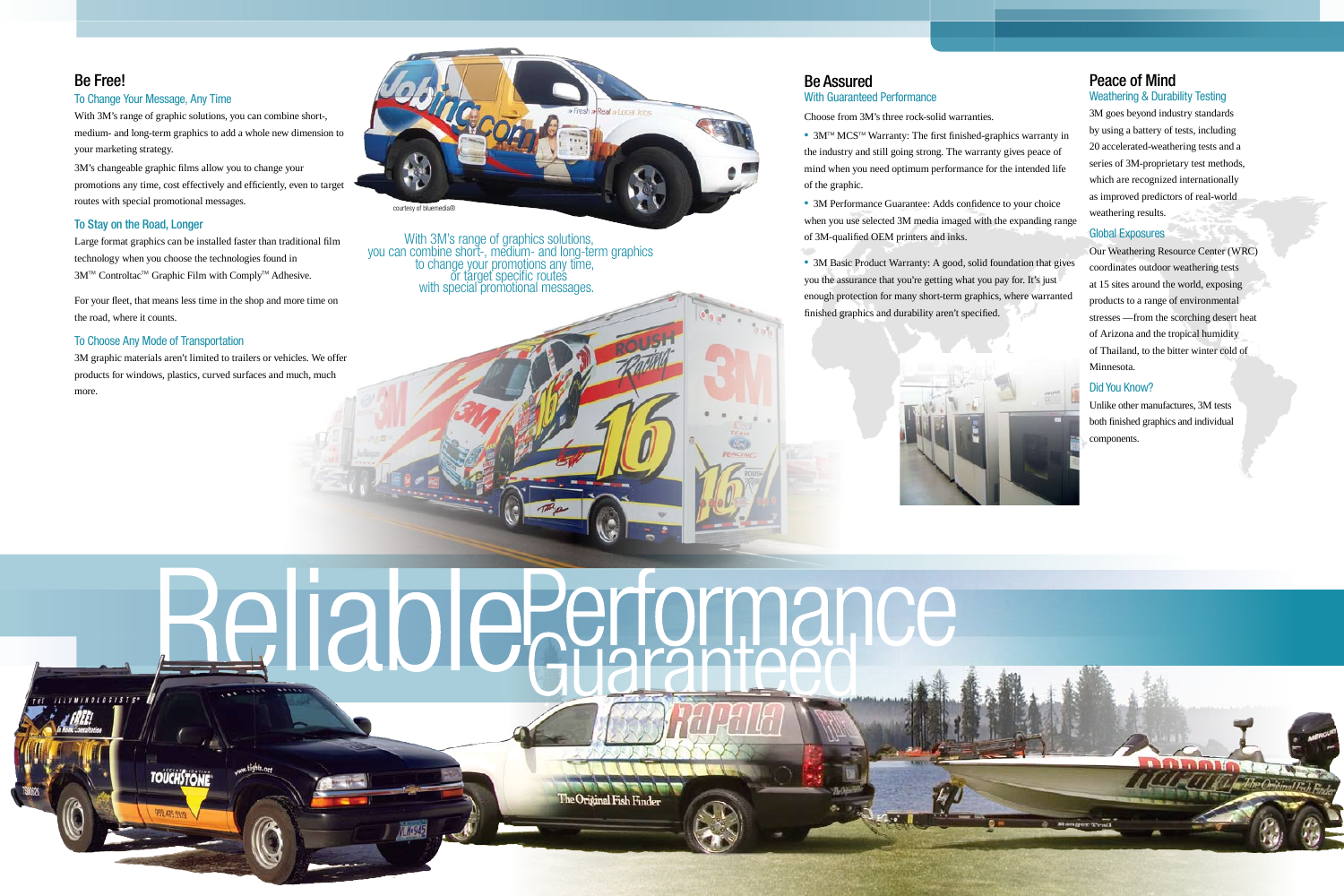|                            |                                                                                                                 |                                                                  | <b>APPLICATIONS</b> |                                | <b>DESCRIPTION</b>                                                                                                                                |                               | <b>DURABILITY &amp;</b><br><b>WARRANTIES</b> |                       | <b>APPLICATION SURFACES</b> |                  |                |                   |                        |                                              |           | <b>ADHESIVE</b>   |                             |  |  |
|----------------------------|-----------------------------------------------------------------------------------------------------------------|------------------------------------------------------------------|---------------------|--------------------------------|---------------------------------------------------------------------------------------------------------------------------------------------------|-------------------------------|----------------------------------------------|-----------------------|-----------------------------|------------------|----------------|-------------------|------------------------|----------------------------------------------|-----------|-------------------|-----------------------------|--|--|
| <b>Number</b>              | <b>Product</b>                                                                                                  | Fleet (commercial trailer, truck, tractor)<br>& Vehicle Graphics | Vehicle Wraps       | Transit (bus, passenger train) | <b>Advantages &amp; Common Uses</b>                                                                                                               | Expected Durability (years) + | 3MTM MCSTM Warranty                          | Performance Guarantee | Flat                        | Flat with rivets | Corrugated     | Simple Curves     | <b>Compound Curves</b> | Deep Channels & Concaves (without Primer 94) | Permanent | Removable         | Changeable                  |  |  |
| <b>IJ380</b>               | 3M™ Controltac™ Graphic Film<br><b>IJ380</b>                                                                    |                                                                  |                     |                                | The ultimate in conformability and<br>lifting resistance                                                                                          | 5                             | H                                            | r.                    | п                           | <b>College</b>   | <b>College</b> | <b>COL</b>        | <b>COL</b>             | <b>The State</b>                             |           | ш                 |                             |  |  |
| 180C & IJ180C              | 3M™ Controltac™ Graphic Film<br>with Comply™ Adhesive 180C &<br>IJ180C (RG & FN also available)                 | П                                                                | ш                   | Г                              | Industry standard for vehicle wraps<br>providing air release, reposition-<br>ability, slideability and removability.                              | 8                             | п                                            | п                     | п                           | ■                | П              | п                 | П                      |                                              |           | п                 |                             |  |  |
| 180Cv2&<br><b>IJ180Cv2</b> | 3M™ Controltac™ Graphic Film<br>with Comply™ Adhesive 180Cv2 &<br>IJ180Cv2 (RG & FN also available)             | $\blacksquare$                                                   | u.                  | P.                             | Same great benefits as IJ180C<br>along with a smoother and glossier<br>appearance.                                                                | 8                             | П                                            | T.                    | ▄                           | <b>The State</b> | П              | <b>CONTRACT</b>   | <b>COL</b>             |                                              |           |                   |                             |  |  |
| 180 & IJ180                | 3M™ Controltac™ Graphic Film<br>180 & IJ180<br>(RG & FN also available)                                         | ▛                                                                |                     | Г                              | Used for large wall murals provid-<br>ing easy installation and reliable<br>adhesion.                                                             | 8                             | П                                            | г                     | ▉                           | ▄                | П              |                   | П                      |                                              |           | п                 |                             |  |  |
| 181                        | 3M™ Controltac™ Graphic Film<br>181                                                                             | m.                                                               |                     |                                | Same great benefits as 180 but<br>designed for stainless steel ap-<br>plications.                                                                 | 8                             | H                                            |                       | ш                           | ш                | ш              | ш                 | <b>College</b>         |                                              |           |                   |                             |  |  |
| 3552C &<br><b>IJ3552C</b>  | 3M™ Controltac™ Changeable Graphic<br>Film with Comply™<br>Adhesive 3552C & IJ3552C<br>(RG & FN also available) | П                                                                |                     | г                              | The ultimate in removability. Use<br>this for short-term vehicle wraps<br>when you still need slideability,<br>repositionability and air release. | $\overline{2}$                | п                                            | п                     | П                           | п                |                | ш                 | П                      |                                              |           |                   | ш                           |  |  |
| 8171 & IJ8171              | 3M™ Scotchcal™ Perforated Window<br>Graphic Film 8171 & IJ8171<br>(RG & FN also available)                      | П                                                                |                     | Г                              | Great conformability and durability<br>on vehicle wrap windows. Only<br>cast window film on the market.                                           | $\mathbf{1}$                  | H                                            |                       | п                           |                  |                |                   | ш                      |                                              |           |                   |                             |  |  |
| 160C & IJ160C              | 3M™ Controltac™ Graphic Film<br>with Comply™ Adhesive 160C &<br>IJ160C (RG & FN also available)                 | П                                                                |                     | г                              | Great for short-term vehicle<br>graphics that demand slideability,<br>repositionability and bubble-free<br>installation.                          | 5                             | П                                            | г                     | $\blacksquare$              |                  |                |                   |                        |                                              |           | п                 |                             |  |  |
| 160 & IJ160                | 3M™ Controltac™ Graphic Film<br>160 & IJ160<br>(RG & FN also available)                                         | m.                                                               |                     | г                              | Great for short-term graphics that<br>require slideability.                                                                                       | 5                             | H                                            | F.                    | <b>College</b>              |                  |                | <b>The State</b>  |                        |                                              |           | <b>The Second</b> |                             |  |  |
| 3545C                      | 3M™ Controltac™ Removable Graphic<br>Film with Comply™ Adhesive 3545C<br>(RG also available)                    | $\blacksquare$                                                   |                     | Г                              | Suitable for graphics that require a<br>non-PVC solution.                                                                                         | 3                             | п                                            | п                     | П                           |                  |                | ш                 |                        |                                              |           | п                 |                             |  |  |
| 3555 & IJ3555              | 3M™ Scotchcal™ Changeable Graphic<br>Film 3555 & IJ3555<br>(RG & FN also available)                             | <b>COL</b>                                                       |                     | H.                             | The ultimate in removability. Use<br>this film for short-term promotional<br>graphics.                                                            | $\overline{c}$                | n.                                           | п                     | п                           |                  |                | <b>The Second</b> |                        |                                              |           |                   | $\mathcal{C}^{\mathcal{A}}$ |  |  |
| 8522                       | 3M™ Scotchcal™ Changeable Opaque<br>Imaging Media 8522                                                          | $\blacksquare$                                                   |                     | Г                              | Outstanding image quality and<br>durability for aqueous inks.                                                                                     | 3                             | п                                            |                       | П                           |                  |                |                   |                        |                                              |           |                   | ш                           |  |  |

# Inkjet Media

# Reflective Media

|                |                                                                                                                | <b>APPLICATIONS</b>                                              |               |                                | <b>DESCRIPTION</b>                                                                                                                  | <b>DURABILITY &amp;</b><br><b>WARRANTIES</b> |                            |                       |     |                  | <b>APPLICATION</b><br><b>SURFACES</b> |                           | <b>ADHESIVES</b> |           |            |            |
|----------------|----------------------------------------------------------------------------------------------------------------|------------------------------------------------------------------|---------------|--------------------------------|-------------------------------------------------------------------------------------------------------------------------------------|----------------------------------------------|----------------------------|-----------------------|-----|------------------|---------------------------------------|---------------------------|------------------|-----------|------------|------------|
| <b>Number</b>  | <b>Product</b>                                                                                                 | Fleet (commercial trailer, truck, tractor)<br>& Vehicle Graphics | Vehicle Wraps | Transit (bus, passenger train) | <b>Advantages &amp; Common Uses</b>                                                                                                 | Expected Durability (years) +                | <b>3MTM MCSTM Warranty</b> | Performance Guarantee | Fet | Flat with rivets | Corrugated                            | Simple to Moderate Curves | Compound Curves  | Permanent | Remobable  | Changeable |
| <b>IJ680CR</b> | 3M™ Scotchlite™ Removable Reflective<br>Graphic Film with Comply™ Adhesive<br>IJ680CR (RG & FN also available) | a a                                                              |               | П                              | Removable reflective graphic film<br>offers day and night visibility and<br>features slideability and bubble-<br>free installation. | 8                                            | H.                         | T.                    | ш   |                  |                                       | <b>The Second Second</b>  |                  |           |            |            |
| <b>IJ680</b>   | 3M™ Scotchlite™ Reflective Graphic<br>Film IJ680 (RG & FN also available)                                      |                                                                  |               | П                              | Industry standard reflective film<br>features slideability and increases<br>graphic impressions by offering<br>24/7 visibility.     | $\overline{7}$                               | п                          | ×                     | ш   |                  |                                       | ш                         |                  | п         |            |            |
| <b>IJ5100R</b> | 3M™ Scotchlite™ Reflective Graphic<br>Film Series IJ5100R<br>(RG & FN also available)                          | <b>CONTRACTOR</b>                                                | П             | п                              | Removable reflective graphic<br>film is ideally suited for use on<br>leased fleets or for shorter-term<br>graphics.                 | 4                                            | H.                         | П                     | ш   | ш                |                                       | <b>The Second Second</b>  |                  |           | <b>COL</b> |            |
| <b>IJ5000</b>  | 3M™ Scotchlite™ Reflective Graphic<br>Film Series IJ5000<br>(RG & FN also available)                           |                                                                  |               |                                | Perfect reflective film choice for<br>short-term messages.                                                                          | 1.5                                          | ٠                          |                       |     |                  |                                       |                           |                  | п         |            |            |

## **Overlaminates** for Protection of Printed Media

| 8518 | 3M™ Scotchcal™ Gloss Overlaminate<br>8518           |   |  | Offers high gloss in a highly<br>conformable overlaminate. Ideal<br>for vehicle wraps to achieve the<br>wet paint look. | 3            |  |    |  |    |  |  |
|------|-----------------------------------------------------|---|--|-------------------------------------------------------------------------------------------------------------------------|--------------|--|----|--|----|--|--|
| 8519 | 3M™ Scotchcal™ Luster Overlaminate<br>8519          | ■ |  | Industry standard for a flexible,<br>conformable cast overlaminate.                                                     | 5            |  |    |  | ×. |  |  |
| 8520 | 3M™ Scotchcal™ Matte Overlaminate<br>8520           |   |  | Matte finish is perfect for indoor<br>use or when glare is a concern.                                                   | 5            |  | ۳ı |  |    |  |  |
| 8580 | 3M™ Scotchcal™Gloss Overlaminate<br>8580            | п |  | The ultimate in conformability<br>and lifting resistance                                                                | 3            |  |    |  |    |  |  |
| 8914 | 3M™ Scotchcal™ Optically Clear<br>Overlaminate 8914 |   |  | Use on window graphics made<br>with film IJ8171 where optical<br>clarity is requried.                                   | $\mathbf{2}$ |  |    |  |    |  |  |

† Maximum expected outdoor durability of unprinted films. For actual waranties of specific film, ink and graphic protection combinations, refer to the warranty matrices in the rear of this catalog or the appropriate base f

† Maximum expected outdoor durability of unprinted films. For actual warranties of specific film, ink and graphic protection combinations, refer to the warranty matrices in the rear of this catalog or the appropriate base